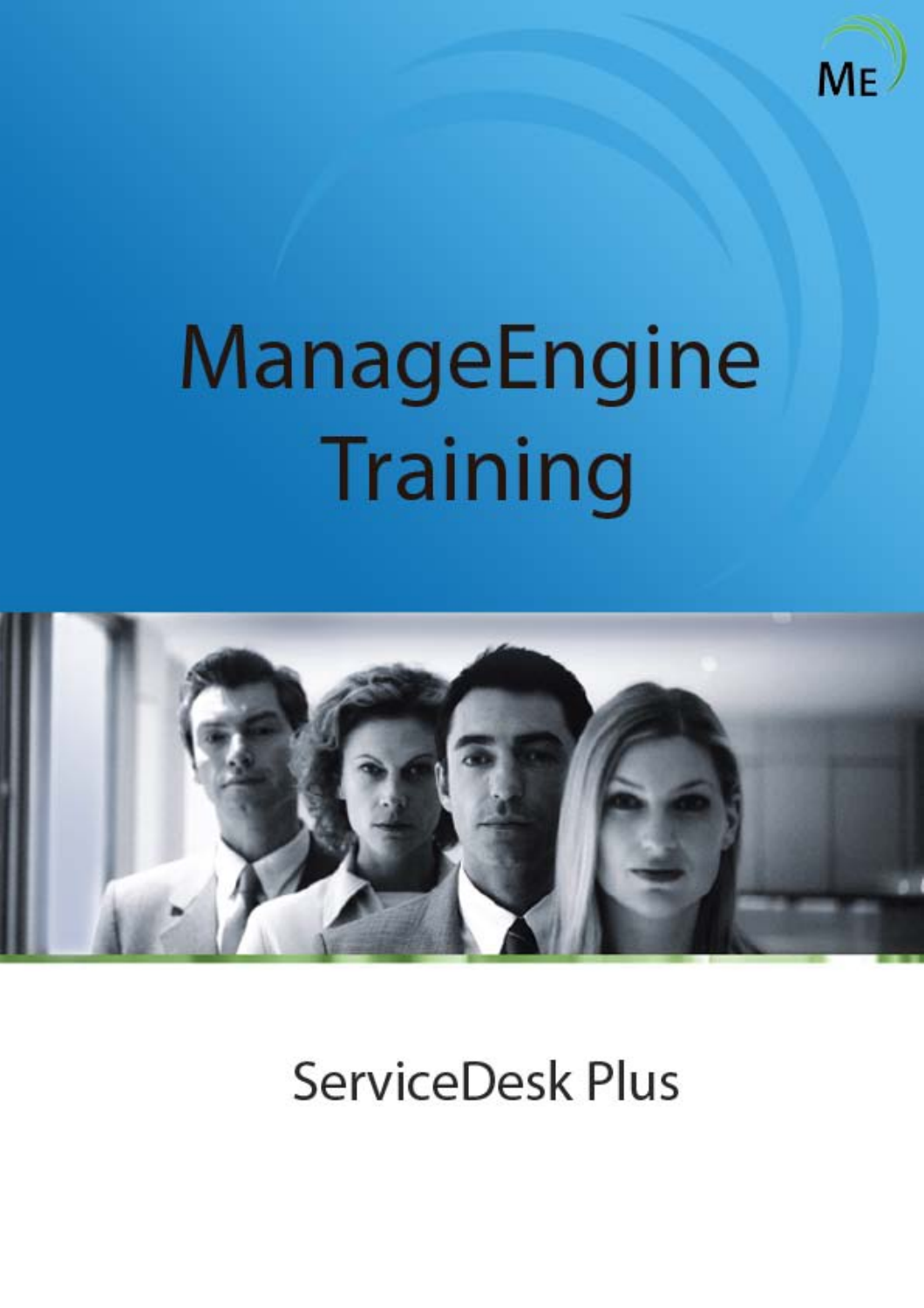# **ManageEngine ServiceDesk Plus Training**

- Course Objectives
- Who Should Attend
- Course Agenda

#### **About ServiceDesk Plus**

ServiceDesk Plus Training helps IT Managers, Administrators, and staff to get a head start in understanding and implementing an effective IT Help Desk Solution.

#### **Introduction to ServiceDesk Plus**

- **•** ServiceDesk Plus Overview
- Benefits of a Service Desk Plus
- Import requestors from Active Directory /LDAP and Configuring Pass-through authentication.
- Changing a user in to a Technician and defining roles for them

#### **Service Catalog**

- How to Define a service and service request template
- Defining Workflow
- Adding Resources.
- Additional Fields for individual Services.
- User Groups

#### **Incident Management**

- Request Tracking
- Automate with Business Rules
- Request Escalation using SLA
- Queues
- Configure Notifications
- Time-Tracking
- Preventive Maintenance
- HelpDesk Cutomizer
- Explaining features related to a Technician in handling a request

#### **Typical Helpdesk Workflows**

- User calling in
- Self-Service Portal
- Email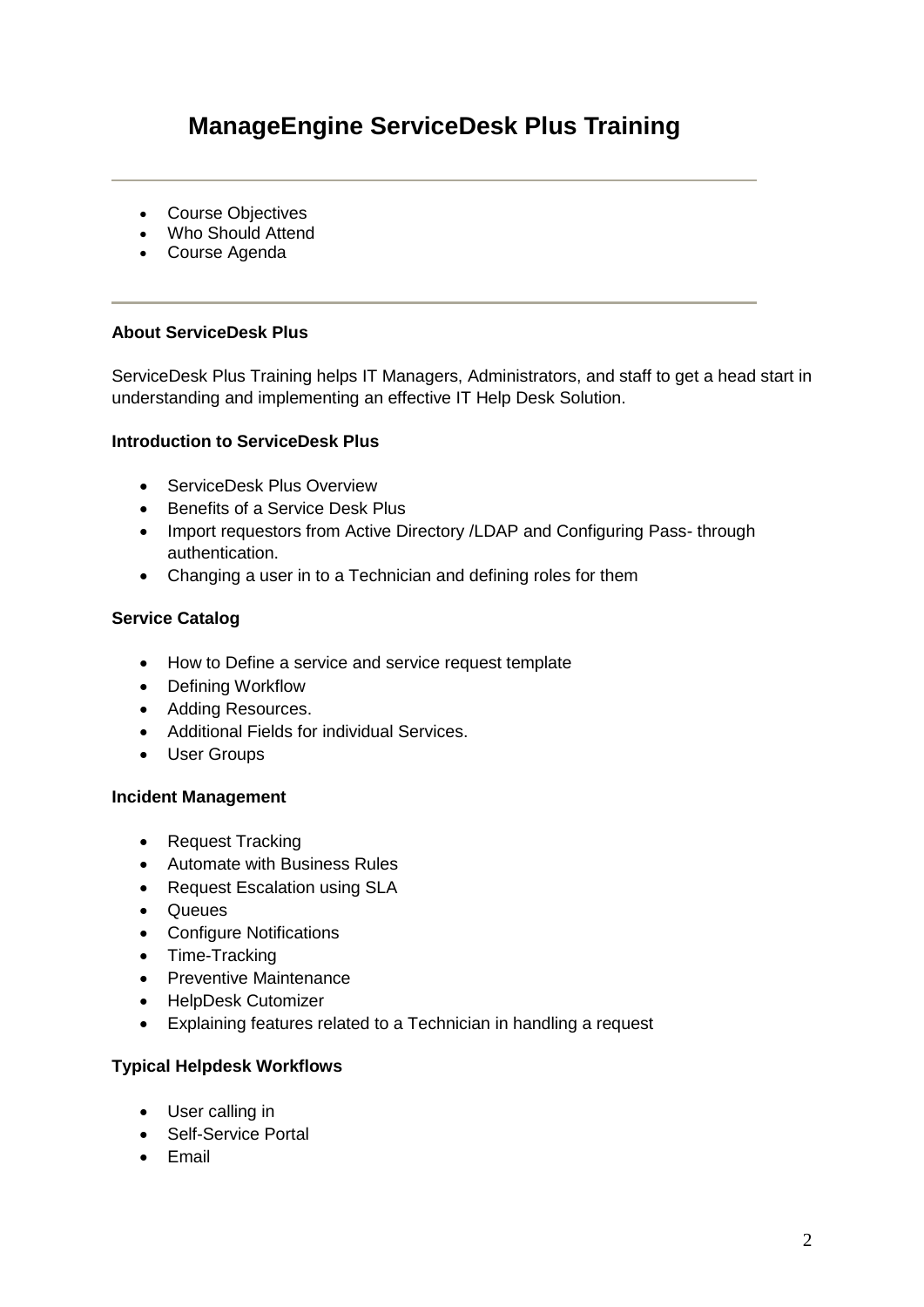#### **Problem Management**

- Problem Detection & Classification
- Associating an Incident to a problem request
- Problem Analysis
- Solutions, Work Around, and Known error record
- Problem Closure

#### **Change Management**

- Defining Change Status, workflow and templates
- Initiate Change Request
- Change Plans and CAB (Change Advisory Board)
- Approval from CAB members
- Implementing a change as a project
- Post Implementation review

#### **Self Service Portal**

- Creating a New Request
- Checking Status of previous request
- Searching Solutions
- updating Contact Details
- Announcements

#### **Knowledge Management**

- Solutions Database
- Public and Private solutions
- Solution Approver

#### **PROJECT MANAGEMENT**

- Configure project roles for users and/or technicians
- How to create projects
- Associate multiple milestones to project
- Associate multiple tasks to a milestone
- Gant View
- Project Overview map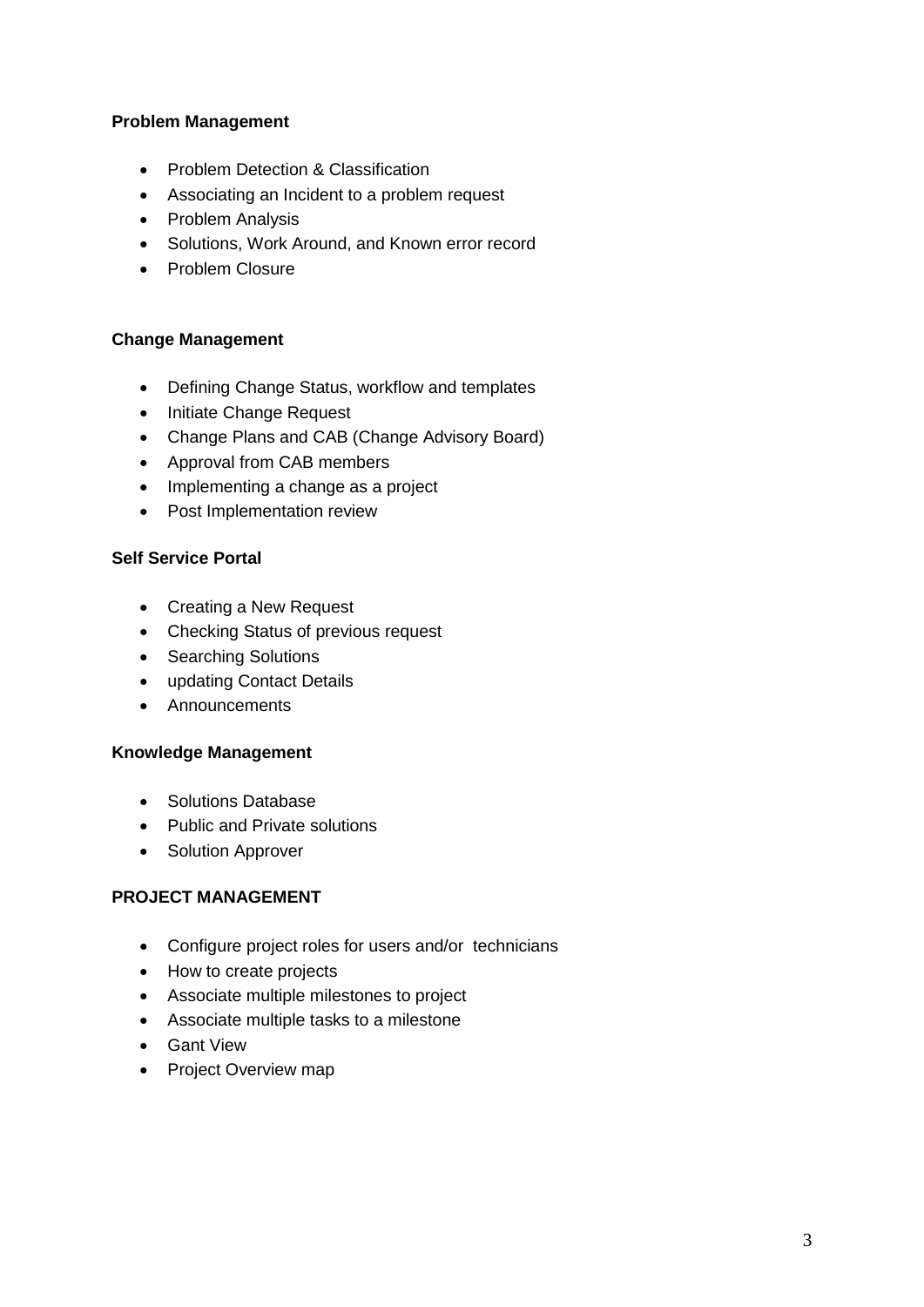#### **Hardware and Software Inventory**

- Windows Domain Scan
- Network Scan
- Schedule Periodic Audits
- Software License Compliance
- Manage hardware inventory
- Remote Control tools

#### **CMDB**

- Discover Assets
- Detailed Asset Inventory
- Software Library
- Asset Relationships

#### **Purchase Management & Contract Management**

- Purchase cycle Overview
- Create POs
- Submit for Approval
- Accept / Reject PO
- Approved POs to vendors.
- Receive or Partially receive Items
- Contracts Management
- Track & Manage Contracts from multiple vendors

#### **Reports**

- How to customize a report
- Query based reporting
- Scheduling a report
- Default reports

#### **Survey**

Define Survey and satisfaction levels